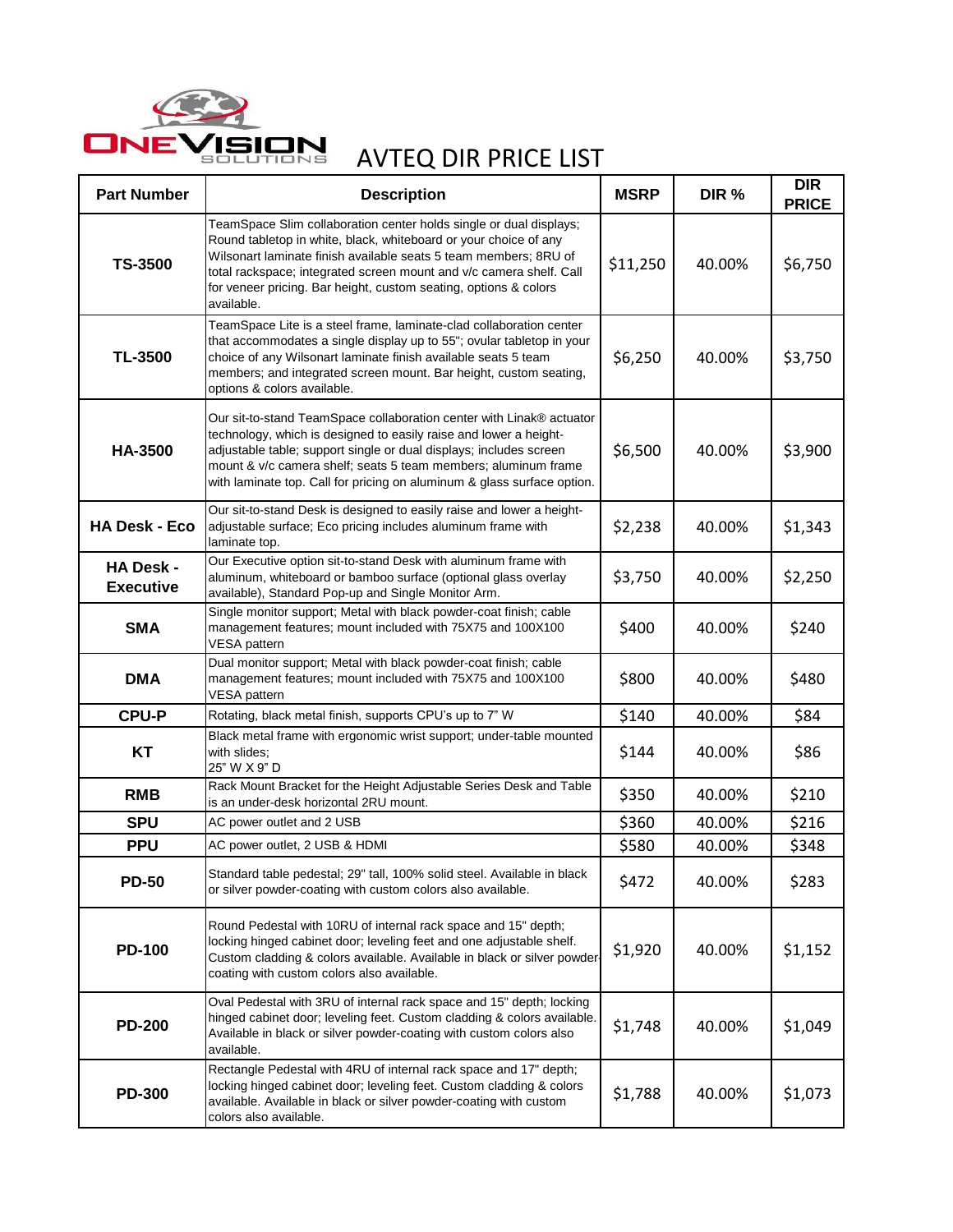| Credenza2-V                        | AVTEQ 2-Bay Technology Credenza. Capable of supporting dual<br>displays up to 55" or a single display up to 70" Includes sliding,<br>rotating 12RU rack and shelving unit in second cabinet. Available in<br>blonde, cherry and mahogany veneer. 53Lx24"Wx29"H. Please<br>include size & model of displays (Custom Options and Colors<br>Available).                                                  | \$4,990 | 40.00% | \$2,994 |
|------------------------------------|-------------------------------------------------------------------------------------------------------------------------------------------------------------------------------------------------------------------------------------------------------------------------------------------------------------------------------------------------------------------------------------------------------|---------|--------|---------|
| Credenza2-L                        | AVTEQ 2-Bay Technology Credenza. Capable of supporting dual<br>displays up to 55" or a single display up to 70" Includes sliding,<br>rotating 12RU rack and shelving unit in second cabinet. Available in<br>blonde, cherry, mahogany and custom laminate. 53Lx24"Wx29"H.<br>Please include size & model of displays (Custom Options and Colors<br>Available).                                        | \$4,590 | 40.00% | \$2,754 |
| C <sub>2</sub> - Frame             | AVTEQ 2-Bay Credenza FRAME ONLY. Includes steel frame to<br>support dual displays up to 55" or a single display up to 65" Includes<br>sliding, rotating 12RU rack fand shelving unit in second cabinet.<br>53"Lx24"Wx29"H. Please include size & model of displays (Custom<br>Options and Colors Available).                                                                                          | \$3,590 | 40.00% | \$2,154 |
| Credenza3-V                        | 3-Bay Technology Credenza. Capable of supporting dual screens up<br>to 80" or single displays 60"-103". Includes sliding, rotating 12RU rack<br>as well as additional storage in cabinets. Available in blonde, cherry<br>and mahogany veneer. 79"Lx24"Wx29"H. Please include size &<br>model of displays (Custom Options and Colors Available).                                                      | \$6,500 | 40.00% | \$3,900 |
| Credenza3-L                        | 3-Bay Technology Credenza. Capable of supporting dual screens up<br>to 80" or single displays 60"-103". Includes sliding, rotating 12RU rack<br>as well as additional storage in cabinets. Available in blonde, cherry,<br>mahogany and custom laminate. 79"Lx24"Wx29"H. Please include<br>size & model of displays (Custom Options and Colors Available).                                            | \$6,100 | 40.00% | \$3,660 |
| C <sub>3</sub> - Frame             | AVTEQ 3-Bay Credenza FRAME ONLY. Includes metal frame to<br>support dual screens up to 80" or single displays 60"-103". Includes<br>sliding rotating 12u rack as well as 2 additional storage cabinets. Will<br>include CAD drawings for custom millwork or stone work for doors, top<br>and sides. 79"Lx24"Wx29"H. Please include size & model of displays<br>(Custom Options and Colors Available). | \$4,400 | 40.00% | \$2,640 |
| <b>SR-12</b>                       | Additional sliding rotating rack for 2-bay or 3-bay credenza.                                                                                                                                                                                                                                                                                                                                         | \$1,313 | 40.00% | \$788   |
| <b>Rack Fan Kit</b>                | Rack mounted fan kit for Credenza-2&3; comes preinstalled when ordered<br>w/Credenza; thermal cord w/integralin-line thermostat; auto on when<br>ambient temp is 86° & off when 72°.                                                                                                                                                                                                                  | \$448   | 40.00% | \$269   |
| Rear Panel2/<br><b>Rear Panel3</b> | Rear panel to cover open-backed Credenza 2 & 3. Black powder-coat.<br>Price per panel.                                                                                                                                                                                                                                                                                                                | \$325   | 40.00% | \$195   |
|                                    | Credenza Locks Chrome-faced cam lock. Price per lock.                                                                                                                                                                                                                                                                                                                                                 | \$188   | 40.00% | \$113   |
| <b>ELT-2000S</b>                   | The AVTEQ Elite is a comprehensive and modular solution to furnish<br>both videoconferencing and telepresence environments. ELT-2000S<br>supports a single display up to 80". Standard 19" rack mount bracket<br>with 10RU of space, slide out compartment with 20" of rack depth for<br>easy equipment storage, M-Audio Speaker module, 6 Port surge<br>protector.                                   | \$4,988 | 40.00% | \$2,993 |
| <b>ELT-2000L</b>                   | The AVTEQ Elite is a comprehensive and modular solution to furnish<br>both videoconferencing and telepresence environments. ELT-2000L<br>supports two displays up to 70". Standard 19" vertical rack mount<br>bracket with 10RU of space, slide out compartment with 20" of rack<br>depth for easy equipment storage, M-Audio Speaker module, 6 Port<br>surge protector.                              | \$5,613 | 40.00% | \$3,368 |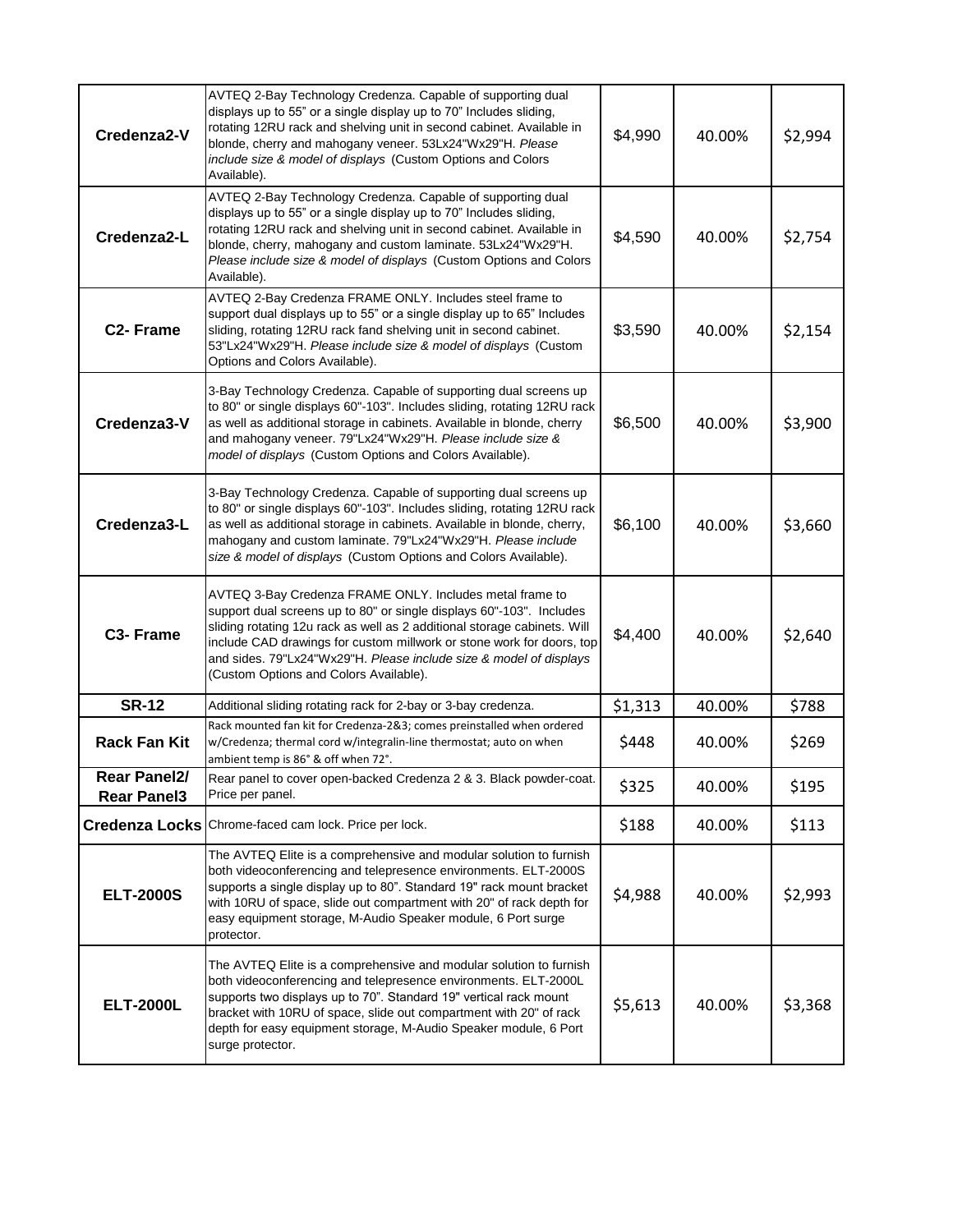| <b>ELT-2100S</b>    | The AVTEQ Elite is a comprehensive AV Cart to furnish both<br>videoconferencing and telepresence environments. ELT-2100S<br>supports a single display up to 80". All steel construction, comes<br>standard with 10RU 19" rack mount bracket (15" deep inside), 6 Port<br>power module, superior M-Audio speaker set, integrated adjustable<br>camera shelf, and microphone wire access from front. | \$5,623 | 40.00% | \$3,374 |
|---------------------|----------------------------------------------------------------------------------------------------------------------------------------------------------------------------------------------------------------------------------------------------------------------------------------------------------------------------------------------------------------------------------------------------|---------|--------|---------|
| <b>ELT-2100L</b>    | The AVTEQ Elite is a comprehensive AV Cart to furnish both<br>videoconferencing and telepresence environments. ELT-2100L supports two<br>displays up to 70". All steel construction, comes standard with 10RU 19" rack<br>mount bracket (15" deep inside), 6 Port power module, superior M-Audio<br>speaker set, integrated adjustable camera shelf, and microphone wire access<br>from front.     | \$6,373 | 40.00% | \$3,824 |
| <b>ELT-2100S-B</b>  | The AVTEQ Elite is a comprehensive AV Stand to furnish both<br>videoconferencing and telepresence environments. ELT-2100S supports a<br>single display up to 80". All steel construction, comes standard with 10RU<br>19" rack mount bracket (15" deep inside), 6 Port power module, superior M-<br>Audio speaker set, integrated adjustable camera shelf.                                         | \$5,523 | 40.00% | \$3,314 |
| <b>ELT-2100L-B</b>  | The AVTEQ Elite is a comprehensive AV Stand to furnish both<br>videoconferencing and telepresence environments. ELT-2100L supports two<br>displays up to 70". All steel construction, comes standard with 10RU 19" rack<br>mount bracket (15" deep inside), 6 Port power module, superior M-Audio<br>speaker set, integrated adjustable camera shelf.                                              | \$6,273 | 40.00% | \$3,764 |
| <b>ELT-2100-EB</b>  | Optional Extended Wheel Base for the ELT-2100S to accommodate<br>80"-90" displays                                                                                                                                                                                                                                                                                                                  | \$1,250 | 40.00% | \$750   |
| <b>ELT-1500S</b>    | The AVTEQ Elite is a comprehensive AV Stand to furnish both<br>videoconferencing and telepresence environments. ELT-1500S<br>supports one display up to 60". All steel construction, comes standard<br>with vertical codec shelf, 6 Port power module, PSM-200 Speaker,<br>integrated adjustable camera shelf.                                                                                     | \$3,248 | 40.00% | \$1,949 |
| <b>ELT-1500L</b>    | The AVTEQ Elite is a comprehensive AV Stand to furnish both<br>videoconferencing and telepresence environments. ELT-1500L<br>supports two displays up to 46". All steel construction, comes<br>standard with vertical codec shelf, 6 Port power module, PSM-200<br>Speaker, integrated adjustable camera shelf.                                                                                    | \$3,748 | 40.00% | \$2,249 |
| <b>LIFT KIT-ELT</b> | Height-Adjustable Mechanism for the ELT series (S model only).<br>Weight max of 150 lbs. Height variance of about 20".                                                                                                                                                                                                                                                                             | \$2,500 | 40.00% | \$1,500 |
| <b>RPX-L</b>        | Heavy-duty cart for large-format display & Touchpanel displays.<br>Suports 65" - 90" displays. Includes mount, 6-port surge protector and<br>locking cabinet.                                                                                                                                                                                                                                      | \$2,673 | 40.00% | \$1,604 |
| <b>RPS-1000S</b>    | Supports one plasma or LCD screen up to 70". All steel construction,<br>(12" deep inside) comes standard with 8RU 19" rack mount bracket, 6<br>Port power module, superior AmpliVox speaker set, integrated<br>adjustable camera shelf.                                                                                                                                                            | \$3,999 | 40.00% | \$2,399 |
| <b>RPS-1000L</b>    | Supports two plasma or LCD screens up to 70". All steel construction,<br>(12" deep inside) comes standard with 8RU 19" rack mount bracket, 6<br>Port power module, superior AmpliVox speaker set, and integrated<br>adjustable camera shelf.                                                                                                                                                       | \$4,399 | 40.00% | \$2,639 |
| <b>RPS-1000S-E</b>  | All the features and functions of the RPS-1000S, includes an<br>extended back panel, which increases the internal depth to 15 1/2" to<br>mount extra deep equipment in rack mount space.                                                                                                                                                                                                           | \$4,299 | 40.00% | \$2,579 |
| <b>RPS-1000L-E</b>  | All the features and functions of the RPS-1000L, includes an extended<br>back panel, which increases the internal depth to 15 1/2" to mount<br>extra deep equipment in rack mount space.                                                                                                                                                                                                           | \$4,699 | 40.00% | \$2,819 |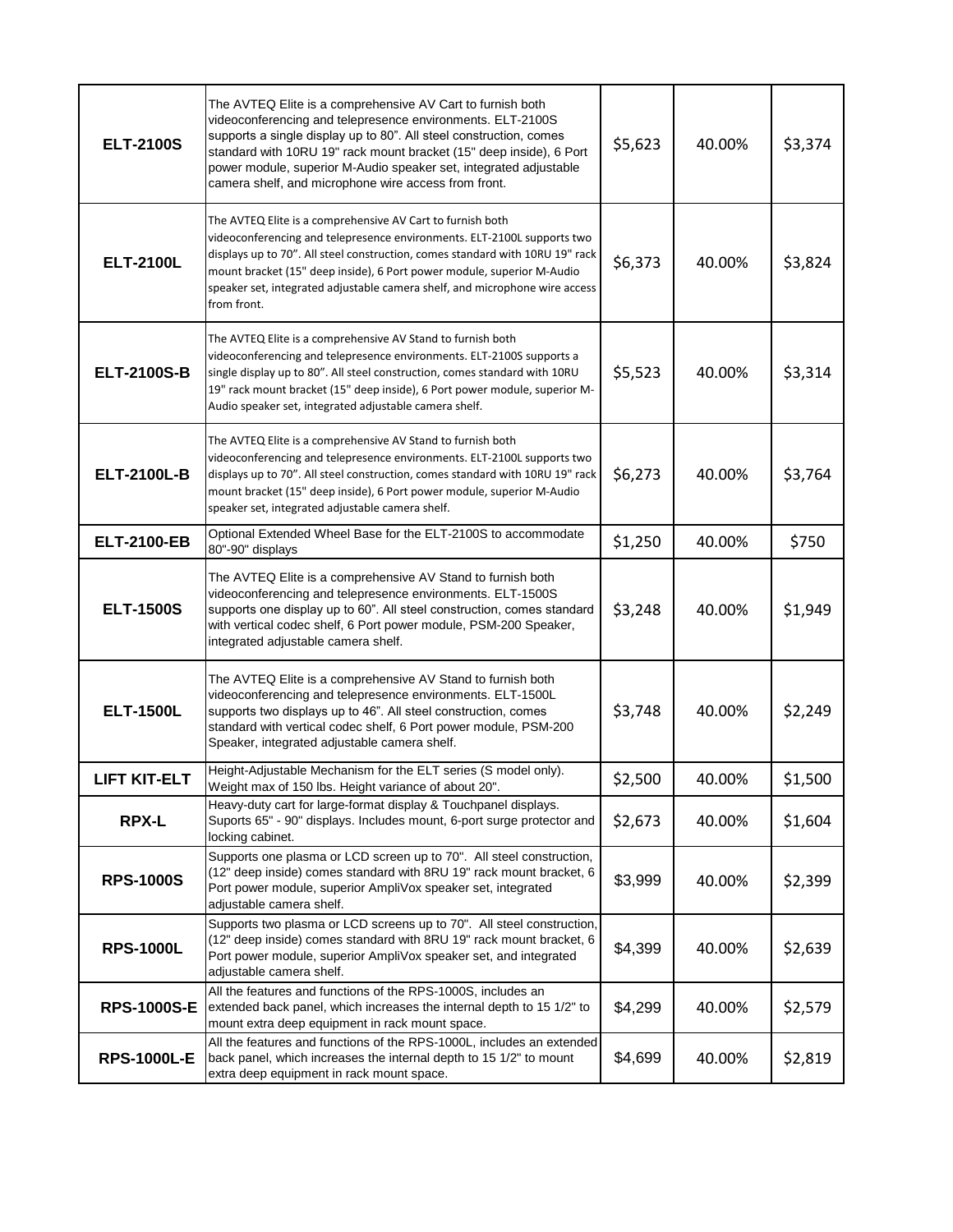| <b>RPS-800S</b>     | Supports one plasma/ LCD from 37" to 60". All steel construction, (15" deep)<br>comes standard with 9RU of threaded rack rails, 6 Port power module,<br>integrated camera shelf, universal display mount and one interior shelf.                                                                                                                                                          | \$1,790 | 40.00% | \$1,074 |
|---------------------|-------------------------------------------------------------------------------------------------------------------------------------------------------------------------------------------------------------------------------------------------------------------------------------------------------------------------------------------------------------------------------------------|---------|--------|---------|
| <b>RPS-800L</b>     | Supports two plasma/ LCDs from 32" to 60". All steel construction, (15"<br>deep) comes standard with 9RU of threaded rack rails, 6 Port power module,<br>integrated camera shelf, universal display mount and one interior shelf.                                                                                                                                                         | \$1,890 | 40.00% | \$1,134 |
| <b>RPS-500S</b>     | Supports one plasma or LCD screen 37" to 70", includes universal<br>mounting bracket, one adjustable height shelf, wire management in<br>rear, adjustable camera platform and 6 Port power module.                                                                                                                                                                                        | \$1,199 | 40.00% | \$719   |
| <b>RPS-500L</b>     | Supports two plasma or LCD screens up to 37" to 60", includes universal<br>mounting bracket, one adjustable height shelf, wire management in rear,<br>adjustable camera platform and 6 Port power module.                                                                                                                                                                                 | \$1,599 | 40.00% | \$959   |
| <b>RPS-500S-T</b>   | Extra Tall Uprights (80" H) to support one plasma or LCD screen 37"<br>to 70", includes universal mounting bracket, one adjustable height<br>shelf, wire management in rear, adjustable camera platform and 6<br>Port power module.                                                                                                                                                       | \$2,399 | 40.00% | \$1,439 |
| <b>RPS-500L-T</b>   | Extra Tall Uprights (80" H) to support two plasma or LCD screens up<br>to 37" to 55", includes universal mounting bracket, one adjustable<br>height shelf, wire management in rear, adjustable camera platform<br>and 6 Port power module.                                                                                                                                                | \$2,599 | 40.00% | \$1,559 |
| <b>RPS-400</b>      | Supports one plasma or LCD screen up to 20" to 42". All steel<br>construction. Comes standard with 6 Port power module, one<br>adjustable height shelf, universal screen mounting bracket, and<br>camera shelf. ***UPS Shippable \$99 within 48 cont. states***                                                                                                                           | \$998   | 40.00% | \$599   |
| <b>RPS-200</b>      | Adjustable-height chromed rolling cart accommodates display from<br>32" to 55". Also available with leveling feet in place of casters. *** UPS<br>Shippable \$99 within 48 cont. states***                                                                                                                                                                                                | \$623   | 40.00% | \$374   |
| <b>LIFT KIT-RPS</b> | Height-Adjustable Mechanism for the RPS series (S model only).<br>Weight max of 150 lbs. Height variance of about 20". Not available for<br>the RPS 200 or 400.                                                                                                                                                                                                                           | \$2,500 | 40.00% | \$1,500 |
| <b>GMP-90</b>       | 32" cart that holds up to one Sharp 90" display. 15" deep with 10RU of<br>rack space, 6-port surge protector. Includes display mount.                                                                                                                                                                                                                                                     | \$4,500 | 40.00% | \$2,700 |
| GMP-200S-TT1        | 32" Tall cart holds one plasma or LCD screen up to 42". All steel<br>construction, (14" deep inside) comes standard with 19" 10RU rack<br>mount bracket in front and rear, 2 single gang knockouts and 6 Port<br>power module. Includes universal screen mounting system and set-<br>top camera mount (TT-1).                                                                             | \$2,480 | 40.00% | \$1,488 |
| GMP-350S-TT1        | 32" Tall cart holds one plasma or LCD screen up to 42". All steel<br>construction, (19.75" deep inside) comes standard with 19" 10RU rack<br>mount bracket in front and rear, 2 single gang knockouts and 6 Port<br>power module. Extra deep to provide more space for larger systems.<br>Includes universal screen mounting system and set-top camera mount<br>$(TT-1)$ .                | \$2,755 | 40.00% | \$1,653 |
| GMP-300S-TT1        | 42" Tall cart holds one plasma or LCD screen up to 42". All steel<br>construction, (19.75" deep inside) comes standard with 19" 15RU rack<br>mount bracket in front and rear, 2 single gang knockouts, 6 Port<br>power module and adjustable shelf. Extra deep to provide more space<br>for larger systems. Includes universal screen mounting system and<br>set-top camera mount (TT-1). | \$2,820 | 40.00% | \$1,692 |
| GMP-200M-TT1        | 32" Tall cart holds one plasma or LCD screen up to 42" - 60". All steel<br>construction, (14" deep inside) comes standard with 19" 10RU rack<br>mount bracket in front and rear, 2 single gang knockouts and 6 Port<br>power module, and one adjustable shelf. Includes universal screen<br>mounting system and set-top camera mount (TT-1).                                              | \$2,754 | 40.00% | \$1,652 |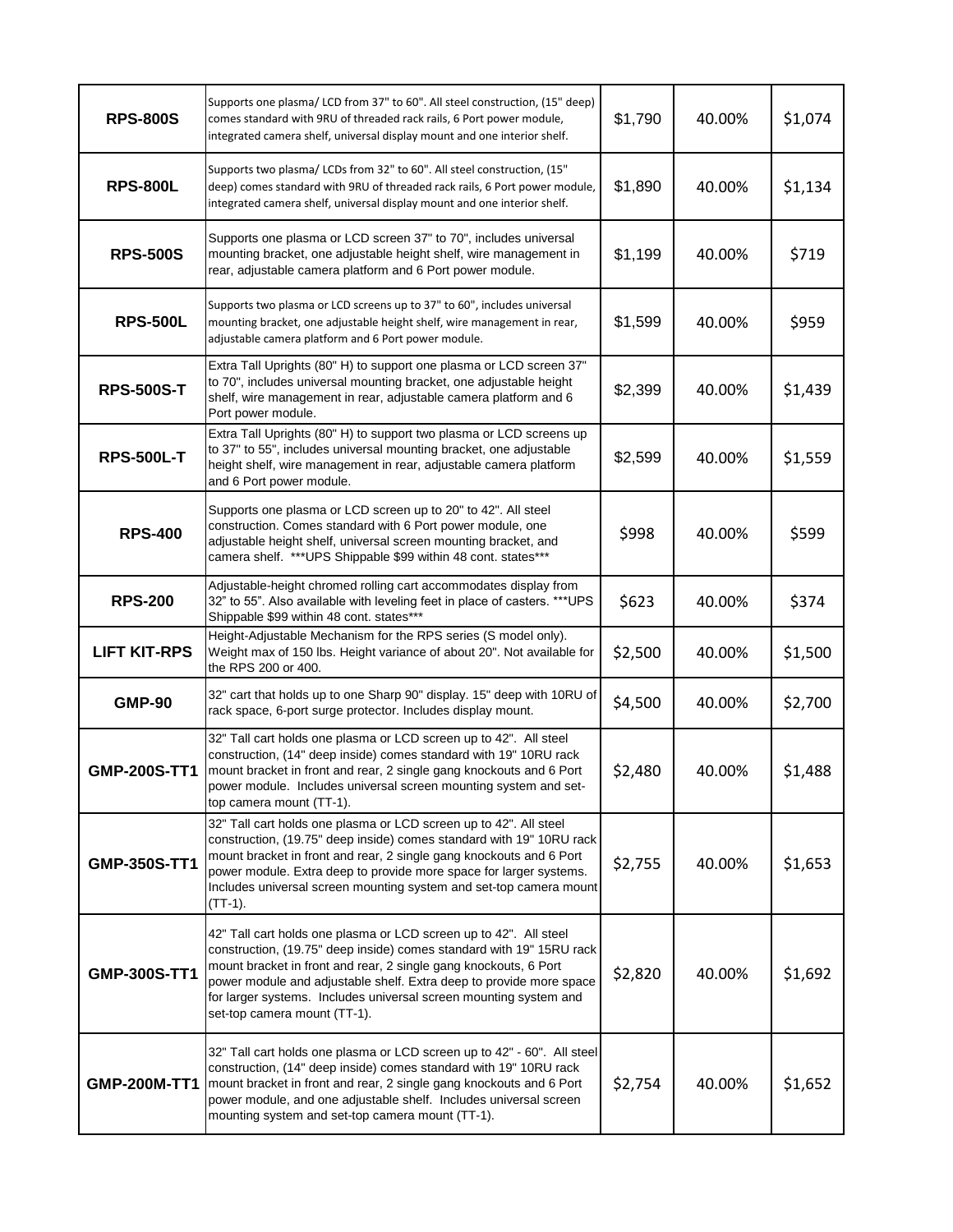| GMP-350M-TT1        | 32" Tall cart holds one plasma or LCD screen up to 42"- 60". All<br>steel construction, (19.75" deep inside) comes standard with 19"<br>10RU rack mount bracket in front and rear, 2 single gang knockouts<br>and 6 Port power module. Extra deep to provide more space for larger<br>systems. Includes universal screen mounting system and set-top<br>camera mount (TT-1).                    | \$3,034 | 40.00% | \$1,820 |
|---------------------|-------------------------------------------------------------------------------------------------------------------------------------------------------------------------------------------------------------------------------------------------------------------------------------------------------------------------------------------------------------------------------------------------|---------|--------|---------|
| GMP-300M-TT1        | 42" Tall cart holds one plasma or LCD screen up to 42" - 60". All<br>steel construction, (19.75" deep inside) comes standard with 19"<br>15RU rack mount bracket in front and rear, 2 single gang knockouts, 6<br>Port power module and adjustable shelf. Extra deep to provide more<br>space for larger systems. Includes universal screen mounting system<br>and set-top camera mount (TT-1). | \$3,169 | 40.00% | \$1,901 |
| <b>GMP-200L-TT1</b> | 32" Tall cart holds up to one 65" or up to two 55" plasma or LCD                                                                                                                                                                                                                                                                                                                                | \$2,938 | 40.00% | \$1,763 |
| <b>GMP-200L-TT2</b> | screens. All steel construction, (14" deep inside) comes standard with<br>19" 10U rack mount bracket in front and rear, 2 single gang                                                                                                                                                                                                                                                           | \$3,114 | 40.00% | \$1,868 |
| GMP-350L-TT1        | 32" Tall cart holds up to one 65" or up to two 55" plasma or LCD<br>screens. All steel construction, (19.75" deep inside) comes standard                                                                                                                                                                                                                                                        | \$3,321 | 40.00% | \$1,993 |
| <b>GMP-350L-TT2</b> | with 19" 10U rack mount bracket in front and rear, 2 single gang                                                                                                                                                                                                                                                                                                                                | \$3,999 | 40.00% | \$2,399 |
| GMP-300L-TT1        | 42" Tall cart holds up to one 65" or up to two 55" plasma or LCD<br>screens. All steel construction, (19.75" deep inside) comes standard                                                                                                                                                                                                                                                        | \$3,354 | 40.00% | \$2,012 |
| <b>GMP-300L-TT2</b> | with 19" 15U rack mount bracket in front and rear, 2 single gang                                                                                                                                                                                                                                                                                                                                | \$3,534 | 40.00% | \$2,120 |
| <b>LIFT KIT-GMP</b> | Height-Adjustable Mechanism for the GMP series (S model only).<br>Weight max of 150 lbs. Height variance of about 20".                                                                                                                                                                                                                                                                          | \$2,500 | 40.00% | \$1,500 |
| <b>GM-200S</b>      | 32" Tall cart holds one monitor up to 36", all steel construction, (14"<br>deep inside), comes standard with 19" 12RU rack mount bracket in<br>front and rear, 6 port power module and adjustable shelf. Optional<br>audio module available.                                                                                                                                                    | \$1,550 | 40.00% | \$930   |
| <b>GM-200L</b>      | 32" Tall cart holds two monitors up to 32". All steel construction. (14"<br>deep inside), comes standard with 19" 12RU rack mount bracket in<br>front and rear, 6 port power module and adjustable shelf. Optional<br>audio module available.                                                                                                                                                   | \$1,970 | 40.00% | \$1,182 |
| <b>GM-350S</b>      | 32" Tall single monitor cart holds one monitor up to 36". Extra deep to<br>provide more space for larger systems. (19.75" deep inside). All steel<br>construction. Comes standard with 19" 12RU rack mount in front and<br>rear, 6 port power module and adjustable shelf. Optional audio module<br>available.                                                                                  | \$1,913 | 40.00% | \$1,148 |
| <b>GM-350L</b>      | 32" Tall dual monitor cart holds two monitors up to 32". Extra deep to<br>provide more space for larger systems (19.75" deep inside) All steel<br>construction. Comes standard with 19" 12RU rack mount in front and<br>rear, 6 port power module and adjustable shelf. Optional audio module<br>available.                                                                                     | \$2,346 | 40.00% | \$1,408 |
| <b>GM-300S</b>      | 42" Tall single monitor cart holds one monitor up to 36". All steel<br>construction. Comes standard with 19" 17RU rack mount in front and<br>rear (19.75" deep inside), 6 port power module, and adjustable shelf.<br>Extra deep to provide more space for larger systems. Optional audio<br>module available.                                                                                  | \$1,975 | 40.00% | \$1,185 |
| <b>GM-300L</b>      | 42" Tall dual monitor cart holds two monitors up to 32". All steel<br>construction. Comes standard with 19" 17RU rack mount in front and<br>rear (19.75" deep inside), 6 port power module and adjustable shelf.<br>Extra deep to provide more space for larger systems. Optional audio<br>module available.                                                                                    | \$2,100 | 40.00% | \$1,260 |
| <b>TMP-800</b>      | Supports a single display up to 32", 10RU storage cabinet with<br>standard 19" rack mount bracket, slide-out drawer, adjustable and<br>work surface and screen height, integrated adjustable v/c camera<br>platform, integrated universal screen mount system, TrippLite Medical<br>Surge Protector (Optional UPS available).                                                                   | \$3,996 | 40.00% | \$2,398 |
| <b>TMP-600</b>      | AVTEQ Telemedicine Cart. Supports a single display up to 42". All<br>steel construction, (20" deep inside) comes standard with 16RU of<br>rack space and TrippLite Medical Surge Protector and 2 adjustable<br>shelves. Also includes universal screen mounting system and<br>adjustable camera mount.                                                                                          | \$3,494 | 40.00% | \$2,096 |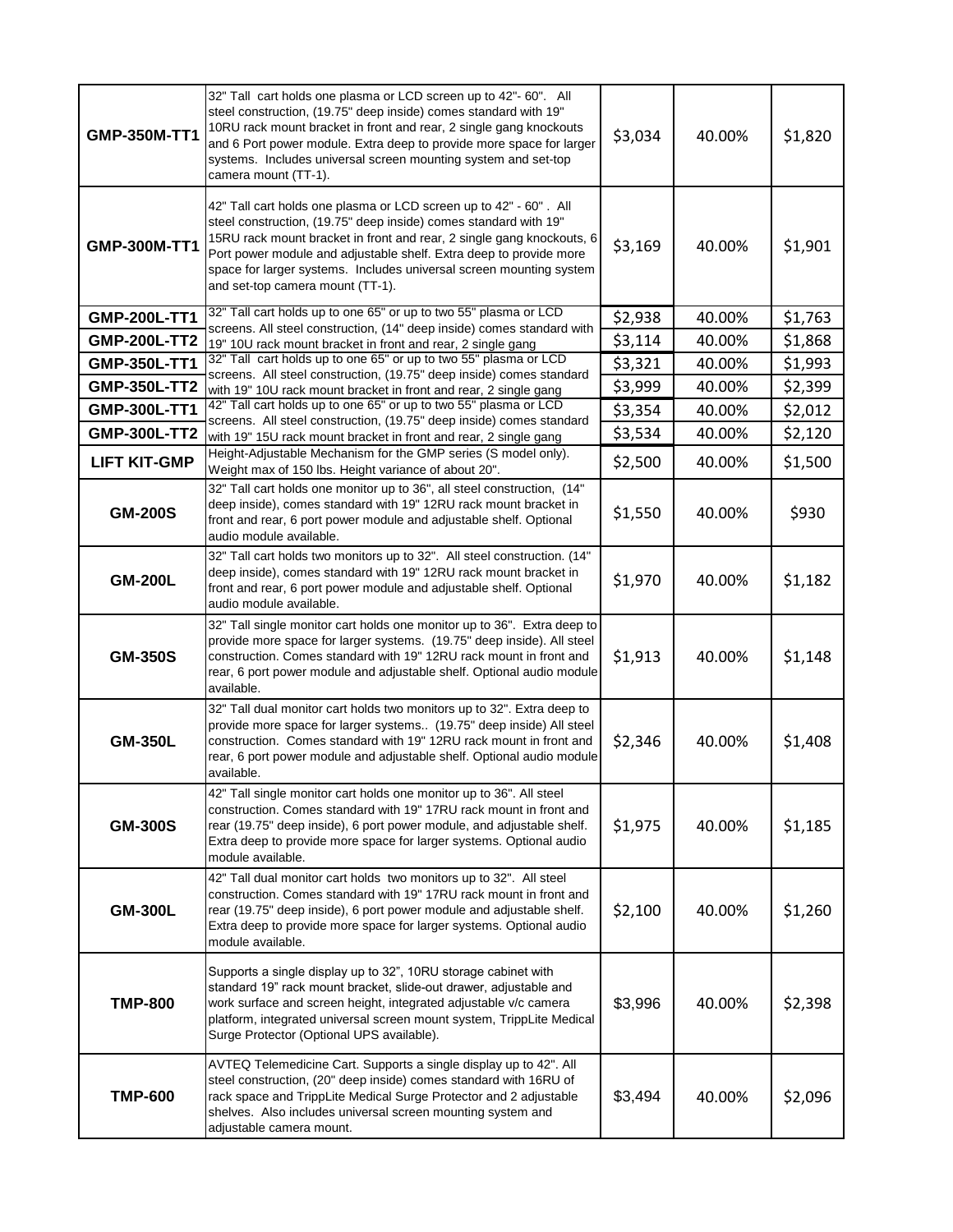| <b>TMP-600-TT2</b>  | AVTEQ Telemedicine Cart. Supports dual displays up to 32". All steel<br>construction, (20" deep inside) comes standard with 16RU of rack<br>space and TrippLite Medical Surge Protector and 2 adjustable<br>shelves. Also includes universal screen mounting system and<br>adjustable camera mount.                                                                                                                                                               | \$3,695 | 40.00% | \$2,217 |
|---------------------|-------------------------------------------------------------------------------------------------------------------------------------------------------------------------------------------------------------------------------------------------------------------------------------------------------------------------------------------------------------------------------------------------------------------------------------------------------------------|---------|--------|---------|
| <b>TMP-200</b>      | AVTEQ Telemedicine Cart. Supports single displays up to 32". All<br>steel construction, comes standard with 2RU of rack space, display<br>and camera height adjustment, exterior shelf, TrippLite Medical Surge<br>Protector and slide out lockable shelf. Also includes universal screen<br>mounting system and adjustable camera mount. *TMP-200-ENC<br>enclosure unit required for those adding HDRK-36-TL or HDRK-36-<br>LIT optional batteries to this cart. | \$2,995 | 40.00% | \$1,797 |
| HCRK-36-TL          | Tripp Lite Medically approved UPS, 36 AMP hour lead-acid battery<br>(runs codec and displays for roughly 45 minutes). Pre-installed in<br>TMP Carts.                                                                                                                                                                                                                                                                                                              | \$2,438 | 40.00% | \$1,463 |
| HDRK-36-LIT         | 36 AMP hour lithium battery (runs codec and displays for roughly 45<br>minutes). Pre-installed in TMP Carts.                                                                                                                                                                                                                                                                                                                                                      | \$3,513 | 40.00% | \$2,108 |
| <b>*TMP-200-ENC</b> | This enclosure unit is required for the TMP-200 for units using either<br>HDRK-36-TL or HDRK-36-LIT batteries.                                                                                                                                                                                                                                                                                                                                                    | \$1,000 | 40.00% | \$600   |
| <b>CS-1G-TBPLCM</b> | Wall mount camera shelf for Cisco Precision HD Camera and<br>Polycom HDX Eagle Eye Camera, single gang cut out.                                                                                                                                                                                                                                                                                                                                                   | \$273   | 40.00% | \$164   |
| <b>CS-2G-TBPLCM</b> | Wall mount camera shelf for Cisco Precision HD Camera and<br>Polycom HDX Eagle Eye Camera, dual gang cut out.                                                                                                                                                                                                                                                                                                                                                     | \$298   | 40.00% | \$179   |
| CS-1G-LS            | Wall mount camera shelf for Lifesize Camera, single gang cut out.                                                                                                                                                                                                                                                                                                                                                                                                 | \$273   | 40.00% | \$164   |
| CS-2G-LS            | Wall mount camera shelf for Lifesize Camera, dual gang cut out.                                                                                                                                                                                                                                                                                                                                                                                                   | \$298   | 40.00% | \$179   |
| <b>CS-1G-RAD</b>    | Wall mount camera shelf for Radvision or Sony EVI camera, single gang cut<br>out.                                                                                                                                                                                                                                                                                                                                                                                 | \$273   | 40.00% | \$164   |
| <b>CS-2G-RAD</b>    | Wall mount camera shelf for Radvision or Sony EVI camera, dual gang cut<br>out.                                                                                                                                                                                                                                                                                                                                                                                   | \$298   | 40.00% | \$179   |
| <b>WMS-EED</b>      | Wall mount camera shelf for Polycom Eagle Eye Director.                                                                                                                                                                                                                                                                                                                                                                                                           | \$313   | 40.00% | \$188   |
| <b>SX20-WM</b>      | Wall mount camera/codec shelf for Cisco SX20.                                                                                                                                                                                                                                                                                                                                                                                                                     | \$438   | 40.00% | \$263   |
| <b>GROUP-WM</b>     | Wall mount codec shelf for Polycom Group 300 & 500.                                                                                                                                                                                                                                                                                                                                                                                                               | \$438   | 40.00% | \$263   |
| SX80-WM             | Wall mount codec shelf for Cisco TelePresence Synch SX80 system.                                                                                                                                                                                                                                                                                                                                                                                                  | \$438   | 40.00% | \$263   |
| <b>PS-100S</b>      | Universal videoconferencing wall mounting kit. Includes single screen<br>wall mount for screens, back plate to accommodate various screen<br>sizes, one above screen shelf and one below screen shelf.<br>Accommodates split form factor systems as well as systems with<br>subwoofers. *Please note screen size when ordering.                                                                                                                                   | \$873   | 40.00% | \$524   |
| <b>PS-100L</b>      | Universal video conferencing wall mounting kit. Includes dual screen<br>wall mount for two screens up to 80", one 32" or 24" back plate to<br>accommodate various screen sizes, one above screen shelf and one<br>below screen shelf. Accomodates split form factor systems as well as<br>systems with subwoofers. *Please note screen size when ordering.                                                                                                        | \$1,248 | 40.00% | \$749   |
| <b>PS-100L-CTR</b>  | PS-100L with the alternative center mounted camera platform.<br>(replaces the above screen shelf).                                                                                                                                                                                                                                                                                                                                                                | \$1,248 | 40.00% | \$749   |
| $UM-1$              | Adjustable Universal Wall Mount adjusts to allow installation of most<br>any 32" to 80" flat panel.                                                                                                                                                                                                                                                                                                                                                               | \$123   | 40.00% | \$74    |
| <b>UM-1T</b>        | Adjustable Universal Wall Mount adjusts to allow installation of most<br>any 32" to 80" flat panel, with 15* tilt capacity.                                                                                                                                                                                                                                                                                                                                       | \$133   | 40.00% | \$80    |
| <b>UM-2</b>         | Adjustable Universal Dual Wall Mount adjusts to allow installation of<br>most two displays from 32" to 70" (Please confirm all monitors over<br>65").                                                                                                                                                                                                                                                                                                             | \$498   | 40.00% | \$299   |
| LED-1               | Super low profile wall mount for LED displays ranging from 40" to 70",<br>includes bubble level in the mount.                                                                                                                                                                                                                                                                                                                                                     | \$98    | 40.00% | \$59    |
| <b>US-1</b>         | Accessory Shelf, 12-1/2" deep.                                                                                                                                                                                                                                                                                                                                                                                                                                    | \$138   | 40.00% | \$83    |